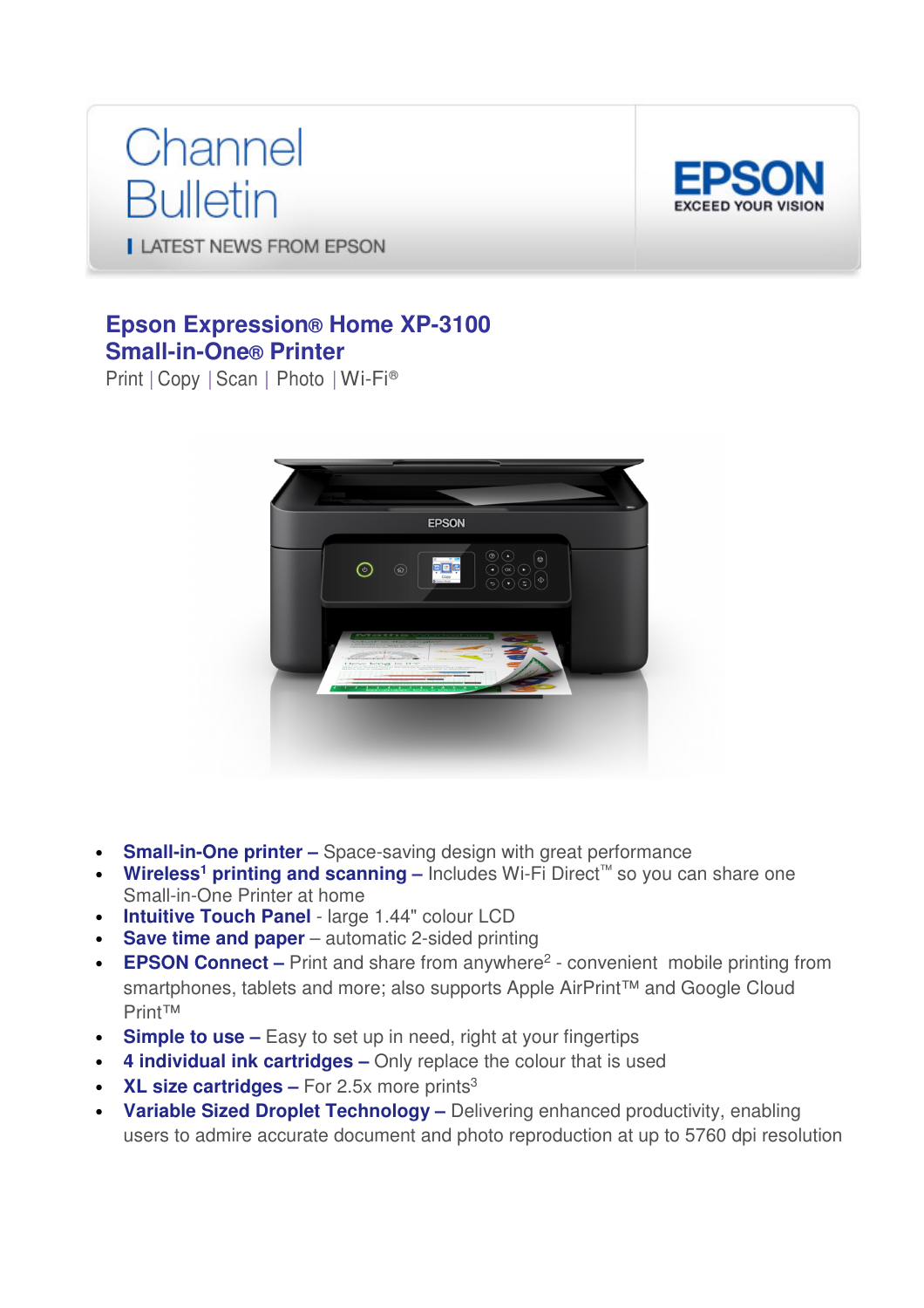#### **TARGET MARKET AND POSITIONING**

The Epson Expression Home XP-3100, which replaces the Epson Expression Home XP-3100 is the new small-in-one multifunction inkjet printer which delivers high quality printing, scanning and copying results. It is primarily aimed at home users seeking an affordable, easy to use, quality solution for everyday performance.

### **All-Purpose Small-in-One**

Print, copy, scan and more — get all the performance your customer needs from the sleek, quiet, user-friendly Expression Home XP-3100. With easy wireless printing including **Wi-Fi Direct<sup>1</sup>** , this Small-in-One can be shared with everyone in their household. **EPSON Connect** offers convenient mobile printing from smartphones, tablets and more<sup>2</sup>. The XP-3100 also supports Apple AirPrint™ and Google Cloud **Print™.** Scan and archive important documents, quickly produce colour copies, and use the image enhancement tools to get perfect prints, every time. The Expression Home XP-3100 even offers **individual ink cartridges** so users can replace only the colour that they need.

### **Everyday performance**

#### Stylish, Small-in-One Printer design

The Expression Home XP-3100 offers the best of both worlds: a sleek, compact design with an attractive textured effect on the scan lid and hairline texturing on the control panel in addition to a great range of features. Your customer gets all the tools they need for all their everyday projects, while saving valuable space on their desk.

#### Wireless access from anywhere in your home

The Expression Home XP-3100 supports the latest wireless standard, 802.11b/g/n, providing greater coverage and faster speeds<sup>1</sup>. With **easy Epson Wireless setup**, they can connect to their wireless network in seconds, and with the inclusion of **Wi-Fi Direct<sup>1</sup>** no router is required. Use the Small-in-One Printer from anywhere in their home and share it with multiple PCs.

#### Print and share from anywhere<sup>2</sup>

Easily print documents, photos, e-mails and web pages **wirelessly**. Print from the comfort of the couch, the office or even across the globe. Use **Epson Email Print**, the EPSON **iPrint mobile app**, Apple AirPrint or Google Cloud Print to print and share from anywhere. All your customer needs is an EPSON Connect-enabled printer and their smartphone, tablet or computer.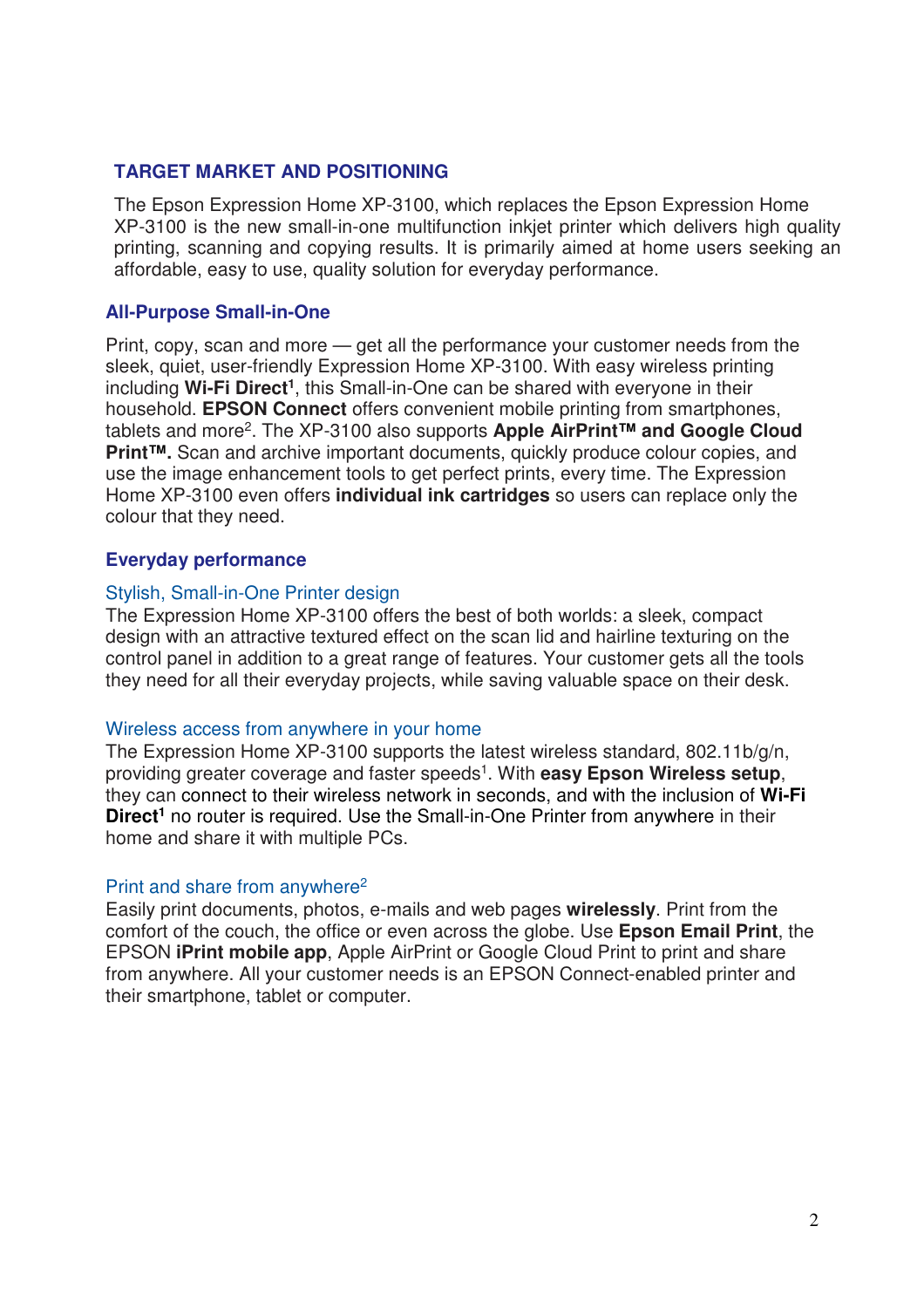







# **Easy**

### Easy to use

The Expression Home XP-3100 is ideal for everyday projects with quick setup, plus an intuitive touch panel and **1.44" LCD** for easy navigation

# **Affordable**

# Brilliant Results. Great Value.

The Expression Home XP-3100 not only provides brilliant results for the home and office, but also a **smart value choice** for the cost conscious consumer. With **individual ink cartridges**, users only replace cartridges as needed, rather than the conventional process of having to replace an entire cartridge despite only having consumed one of the many colours it contains. Plus, users can save more by buying the high capacity **212XL** ink cartridges, printing **2.5x more** than the standard capacity<sup>3</sup> or save further with the option of purchasing value packs.

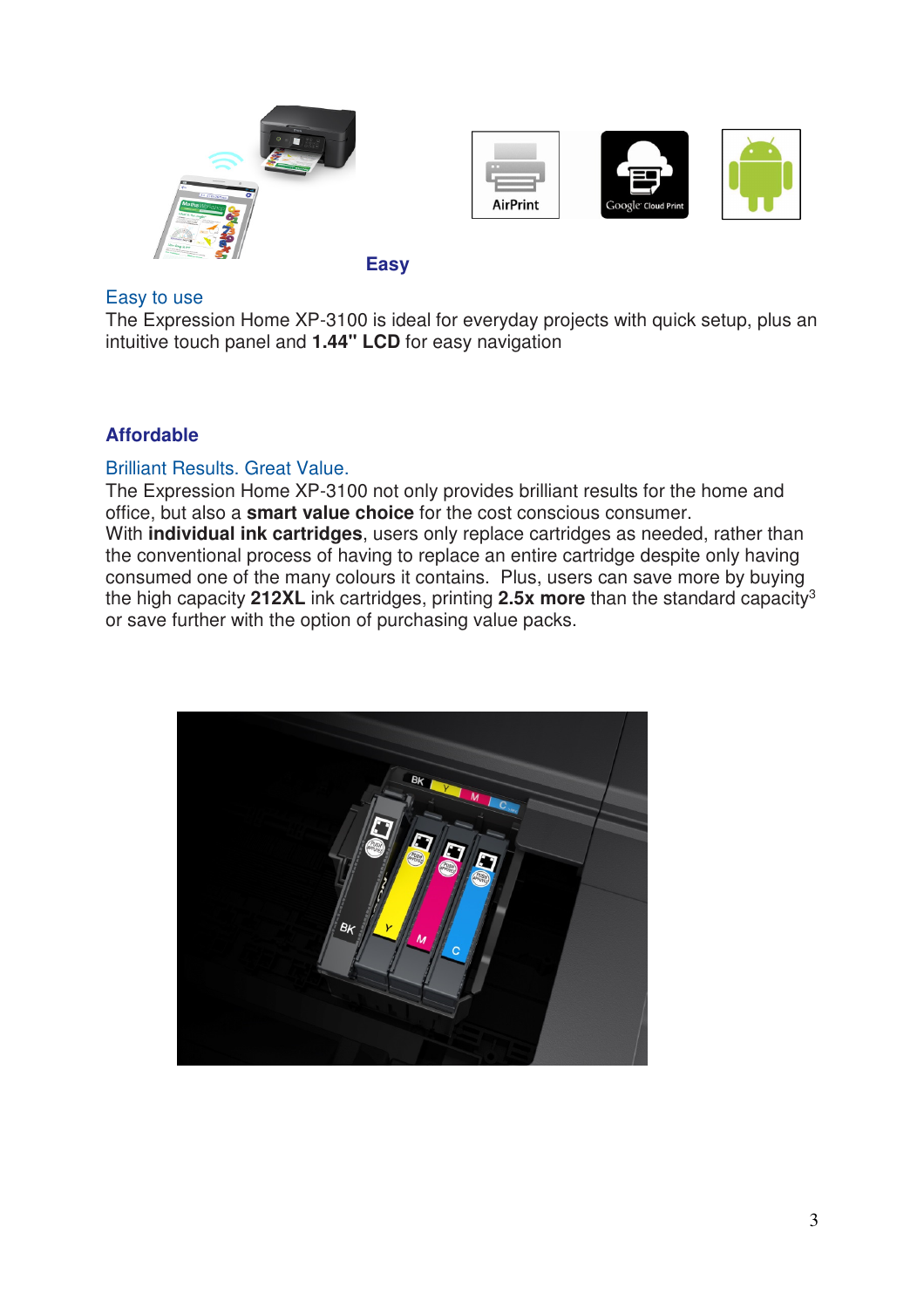#### **Expression Home series**

#### Built to Perform

Powerful performance at great value. That's what makes the Expression Home series so amazing. These affordable, feature-rich **Small-in-One** Printers offer award-winning inkjet technology and great versatility combined with **whisper-quiet printing and scanning**. Users get quality results every time. Ideal for all their everyday projects, these **user-friendly** performers make it easy to print and share from anywhere.

#### **CoverPlus**

The Epson Expression® Home XP-3100 is backed by a 1 Year Return-to-Base Epson CoverPlus service pack. 2 Year Return to Base Epson CoverPlus provides additional two years; covering parts, labour & on-going technical support.



- 1. Wi-Fi CERTIFIED, level of performance subject to the range of the router being used. Visit www.wi-fi.org/files/11nbasics\_glossary.pdf for more information. Wi-Fi Direct may require printer software.
- 2. Most features require an internet connection to the printer, as well as an internet and/or email enabled device. See
- www.epson.com/connect for a list of Epson Connect enabled printer and compatible devices and apps.
- 3. Approximately 2.5 times more prints per cartridge compared with the model 212 standard capacity ink cartridge

# **PRICING**

| <b>PRODUCT</b><br><b>CODE</b> | <b>DESCRIPTION</b>                   | <b>RRP</b><br>(INC GST) |
|-------------------------------|--------------------------------------|-------------------------|
| C11CG32501                    | <b>Epson Expression Home XP-3100</b> | \$89                    |

# **CONSUMABLES & ACCESSORIES**

| C13T02R192 | 212 Std Black Ink   | \$17.99 |
|------------|---------------------|---------|
| C13T02R292 | 212 Std Cyan Ink    | \$13.99 |
| C13T02R392 | 212 Std Magenta Ink | \$13.99 |
| C13T02R492 | 212 Std Yellow Ink  | \$13.99 |
| C13T02X192 | 212XL Black Ink     | \$34.99 |
| C13T02X292 | 212XL Cyan Ink      | \$23.99 |
| C13T02X392 | 212XL Magenta Ink   | \$23.99 |
| C13T02X492 | 212XL Yellow Ink    | \$23.99 |
| C13T02R692 | 212 Std Value Pack  | \$52.99 |